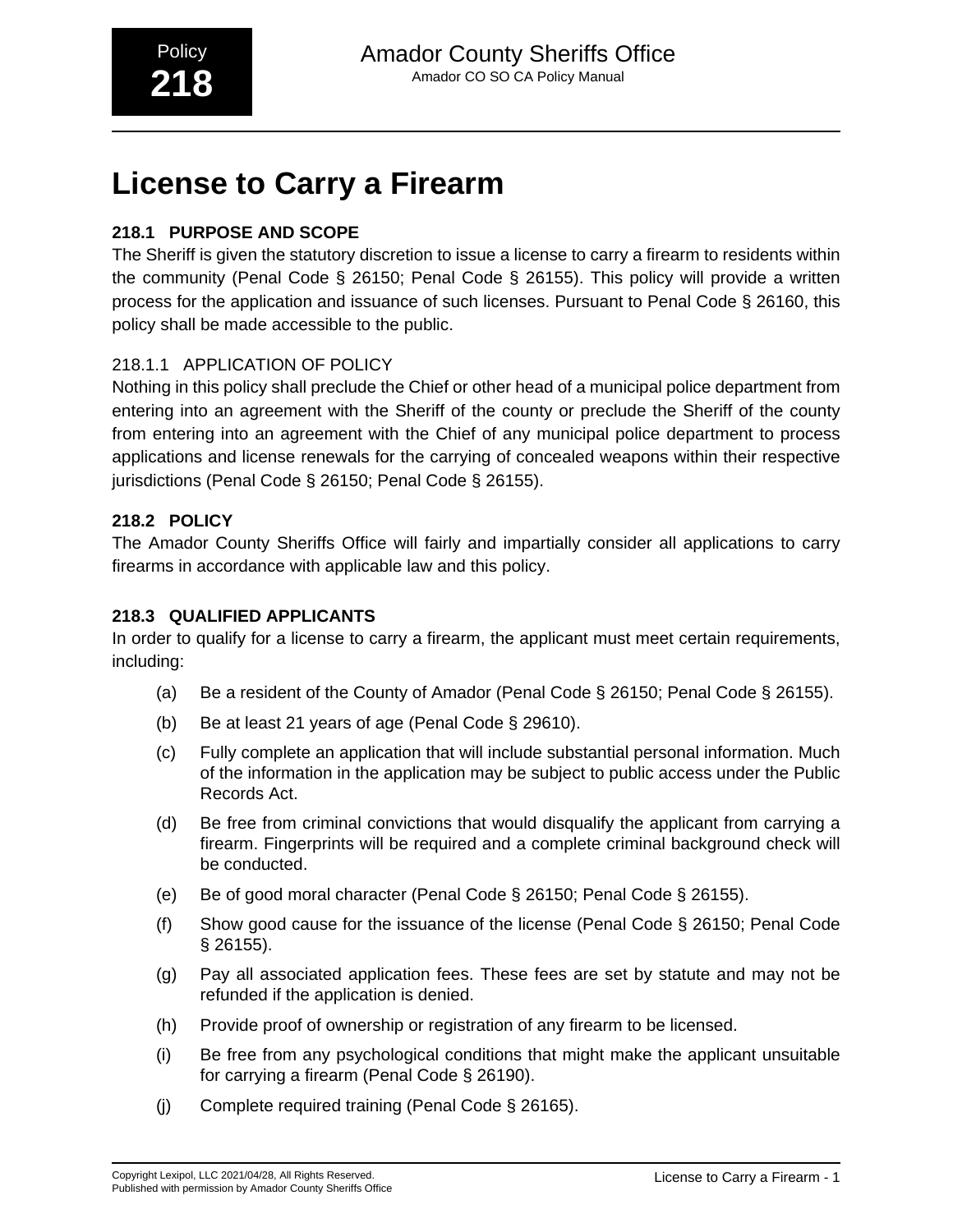Amador CO SO CA Policy Manual

### License to Carry a Firearm

### **218.4 APPLICATION PROCESS**

The application process for a license to carry a firearm shall consist of the following.

### 218.4.1 APPLICATION PHASE (TO BE COMPLETED BY ALL APPLICANTS)

- (a) Any individual applying for a license to carry a firearm shall first fully complete a California Department of Justice (DOJ) application to be signed under penalty of perjury. Any applicant who provides false information or statements on the application will be removed from further consideration and may be prosecuted for a criminal offense (Penal Code § 26180).
	- 1. In the event of any discrepancies in the application or background investigation, the applicant may be required to undergo a polygraph examination, at no cost to the applicant.
	- 2. If an incomplete application package is received, the Sheriff or authorized designee may do any of the following:
		- (a) Require the applicant to complete the package before any further processing.
		- (b) Advance the incomplete package to phase two for conditional processing pending completion of all mandatory conditions.
		- (c) Issue a denial if the materials submitted at the time demonstrate that the applicant would not qualify for a license to carry a firearm even if the package was completed (e.g., not a resident, disqualifying criminal conviction, absence of good cause).
- (b) At the time the completed application is submitted, the applicant shall submit a check made payable to the California Department of Justice for the required California DOJ application fee, along with a separate check made payable to the County of Amador for a nonrefundable application fee to cover the cost of processing the application (Penal Code § 26190).
	- 1. Additional fees may be required for fingerprinting, training or psychological testing, in addition to the application fee.
	- 2. Full payment of the remainder of the application fee will be required upon issuance of a license.
	- 3. Payment of related fees may be waived if the applicant is a duly appointed reserve peace officer as defined in Penal Code § 830.6 (a) or (b) (Penal Code § 26170).
- (c) The applicant shall be required to submit to fingerprinting and a complete criminal background check by the California DOJ. A second set of fingerprints may be required for retention in department files. Two recent passport-size photos (2 inches by 2 inches) of the applicant shall be submitted for department use. No person determined to fall within a prohibited class described in Penal Code § 29800, Penal Code § 29900, Welfare and Institutions Code § 8100 or Welfare and Institutions Code § 8103 will be issued a license to carry a firearm. A license shall not be issued if the California DOJ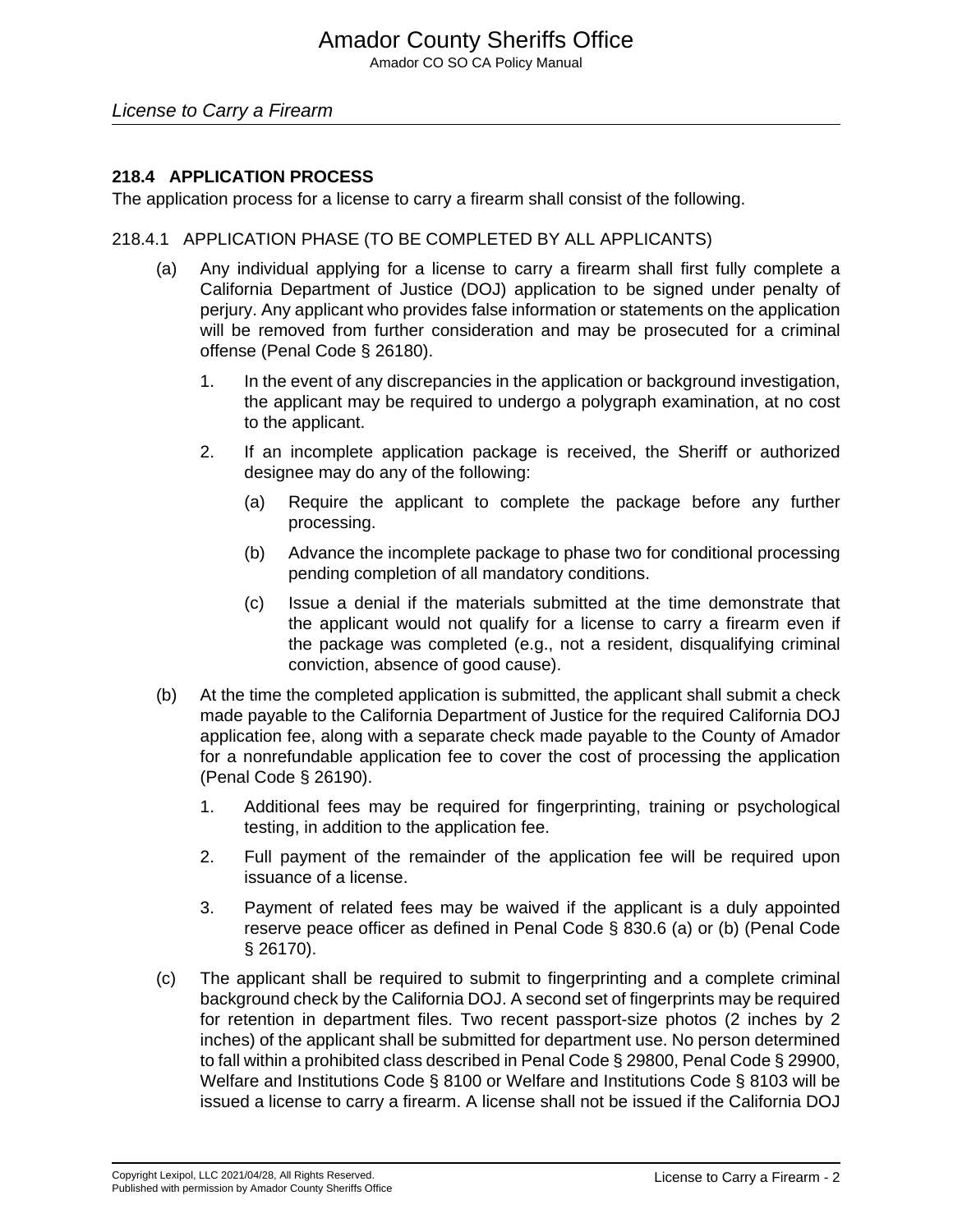determines that the applicant is prohibited by state or federal law from possessing, receiving, owning or purchasing a firearm (Penal Code § 26195).

(d) The applicant shall submit proof of ownership or registration of each firearm to be licensed.

Once the Sheriff or authorized designee has reviewed the completed application package and relevant background information, the application will either be advanced to phase two or denied.

In the event that an application is denied at the conclusion of, or during, phase one, the applicant shall be notified in writing within 90 days of the initial application or within 30 days after receipt of the applicant's criminal background check from the California DOJ, whichever is later. If the license is denied, the notice shall state which requirement was not satisfied (Penal Code § 26205).

# **218.5 LIMITED BUSINESS LICENSE TO CARRY A CONCEALED FIREARM**

The authority to issue a limited business license to carry a concealed firearm to a non-resident applicant is granted only to the Sheriff of the county in which the applicant works. A Chief of a municipal police department may not issue limited licenses (Penal Code § 26150). Therefore, such applicants may be referred to the Sheriff for processing.

An individual who is not a resident of the county but who otherwise successfully completes the above, may apply for and be issued a limited license subject to approval by the Sheriff and subject to the following:

- (a) The applicant physically spends a substantial period of working hours in the applicant's principal place of employment or business within the County of Amador (Penal Code § 26150).
- (b) Such a license will be valid for a period not to exceed 90 days from the date of issuance (Penal Code § 26220).
- (c) The applicant shall provide a copy of the license to the licensing authority of the city or county in which the applicant resides (Penal Code § 26220).
- (d) Any application for renewal or reissuance of such a license may be granted only upon concurrence of the original issuing authority and the licensing authority of the city or county in which the applicant resides (Penal Code § 26220).

# **218.6 ISSUED FIREARMS PERMITS**

In the event a license to carry a firearm is issued by the Sheriff, the following shall apply:

- (a) The license will be subject to any and all reasonable restrictions or conditions the Sheriff has deemed warranted, including restrictions as to the time, place, manner and circumstances under which the person may carry the firearm.
	- 1. All such restrictions or conditions shall be conspicuously noted on any license issued (Penal Code § 26200).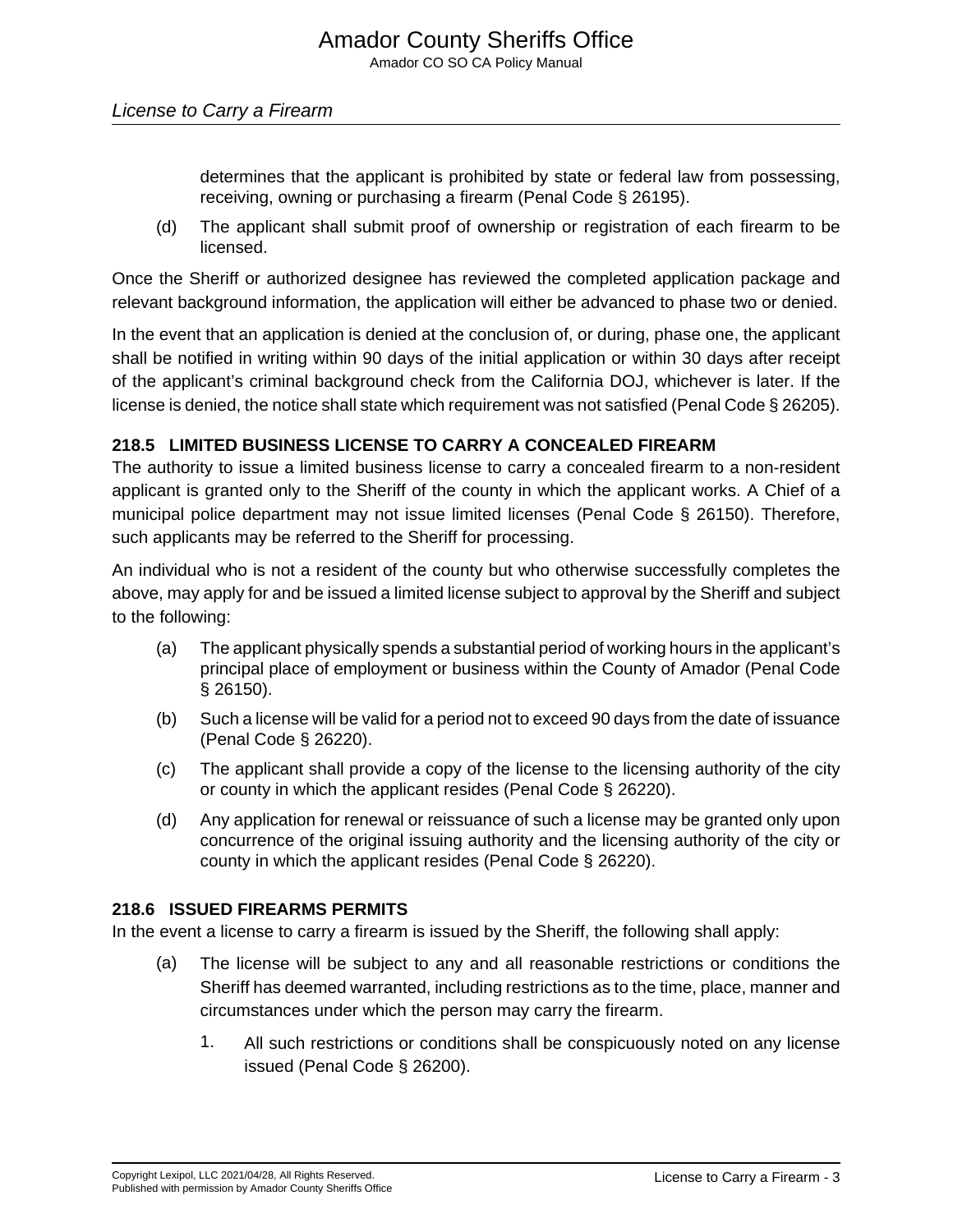# License to Carry a Firearm

- 2. The licensee will be required to sign a Restrictions and Conditions Agreement. Any violation of any of the restrictions and conditions may result in the immediate revocation of the license.
- (b) The license shall note the expiration date, type of firearms, restrictions and other pertinent information clearly visible.
	- 1. Each license shall be numbered and clearly identify the licensee.
	- 2. All licenses shall be subjected to inspection by the Sheriff or any law enforcement officer.
- (c) The license will be valid for a period not to exceed two years from the date of issuance (Penal Code § 26220).
	- 1. A license issued to a state or federal magistrate, commissioner or judge will be valid for a period not to exceed three years.
	- 2. A license issued to any reserve peace officer as defined in Penal Code § 830.6(a) or (b), or a custodial officer employed by the Sheriff as provided in Penal Code § 831.5 will be valid for a period not to exceed four years, except that such license shall be invalid upon the individual's conclusion of service as a reserve officer.
- (d) If the licensee's place of residence was the basis for issuance of a license and the licensee moves out of the county of issuance, the license shall expire 90 days after the licensee has moved (Penal Code § 26210).
- (e) The licensee shall notify this department in writing within 10 days of any change of place of residency.

#### 218.6.1 LICENSE RESTRICTIONS

- (a) The Sheriff may place special restrictions limiting time, place, manner and circumstances under which any license shall be valid. In general, these restrictions will prohibit the licensee from:
	- 1. Consuming any alcoholic beverage while armed.
	- 2. Falsely representing him/herself as a peace officer.
	- 3. Unjustified or unreasonable displaying of a firearm.
	- 4. Committing any crime (local, state or federal.)
	- 5. Being under the influence of any medication or drug while armed.
	- 6. Interfering with any law enforcement officer's duties.
	- 7. Refusing to display his/her license or firearm for inspection upon demand of any peace officer.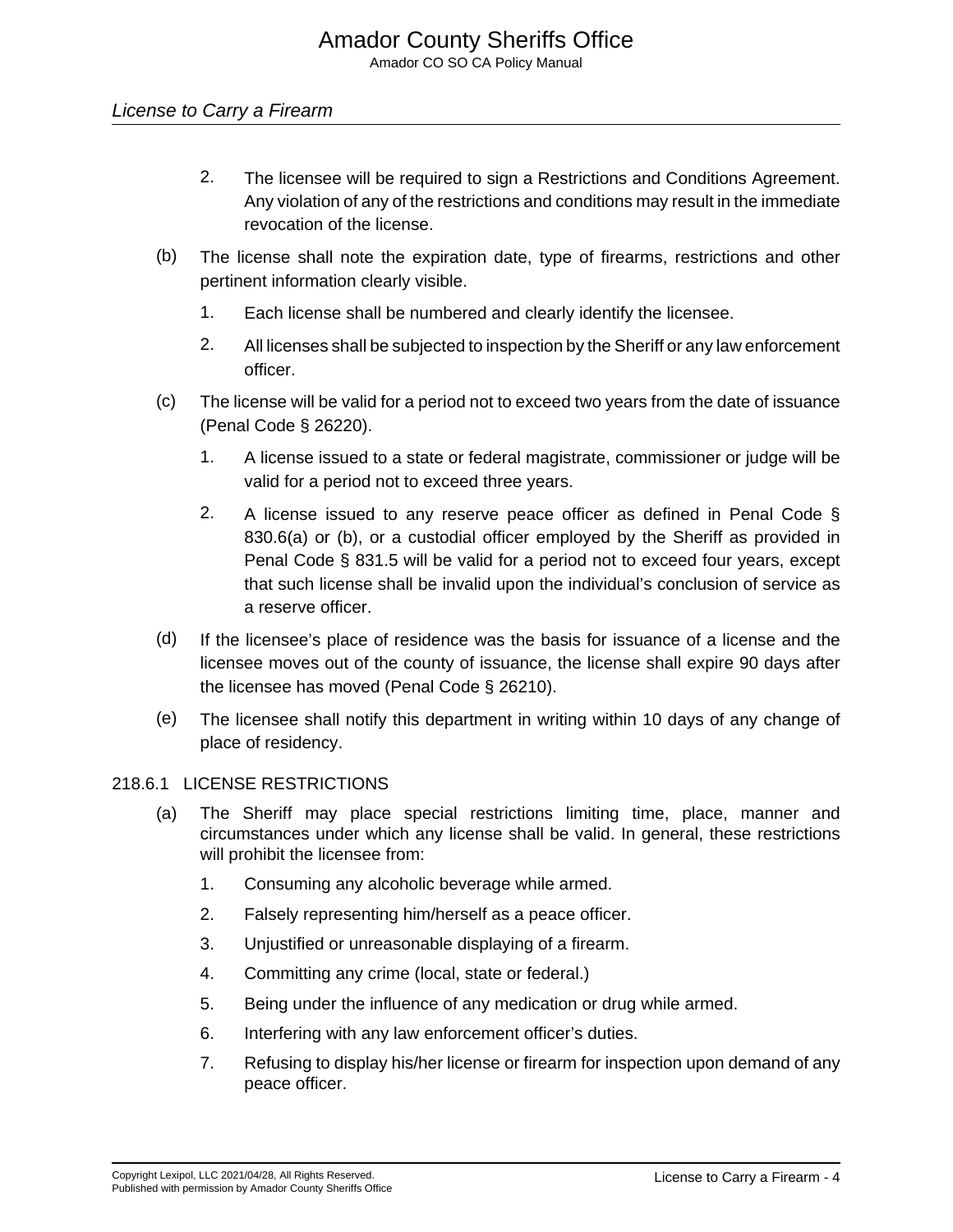- 8. The Sheriff may set limitations on the type and caliber of weapons authorized for concealed carry. No.22 or rim fire weapons are allowed.
- (b) The Sheriff reserves the right to inspect any license or licensed firearm at any time.

## 218.6.2 AMENDMENTS TO LICENSES

Any licensee may apply to amend a license at any time during the period of validity by completing and submitting a written Application for License Amendment along with the current processing fee to the Department in order to (Penal Code § 26215):

- (a) Add or delete authority to carry a firearm listed on the license.
- (b) Change restrictions or conditions previously placed on the license.
- (c) Change the address or other personal information of the licensee (Penal Code § 26210).

In the event that any amendment to a valid license is approved by the Sheriff, a new license will be issued reflecting the amendment. An amendment to any license will not serve to extend the original expiration date and an application for an amendment will not constitute an application for renewal of the license.

### 218.6.3 REVOCATION OF LICENSES

Any license issued pursuant to this policy may be immediately revoked by the Sheriff for any of the following reasons:

- (a) The licensee has violated any of the restrictions or conditions placed upon the license.
- (b) The licensee becomes psychologically unsuitable to carry a firearm.
- (c) The licensee is determined to be within a prohibited class described in Penal Code § 29800, Penal Code § 29900, Welfare and Institutions Code § 8100, Welfare and Institutions Code § 8103 or any state or federal law.
- (d) The licensee engages in any conduct which involves a lack of good moral character, judgement or that might otherwise remove the good cause for the original issuance of the license.
- (e) If the license is one to carry "loaded and exposed," the license shall be revoked immediately upon a change of the licensee's place of residence to another county (Penal Code § 26210).

The issuance of a license by the Sheriff shall not entitle the holder to either a property or liberty interest as the issuance, amendment or revocation of such license remains exclusively within the discretion of the Sheriff as set forth herein.

If any license is revoked, the department will immediately notify the licensee in writing and the California DOJ (Penal Code § 26225).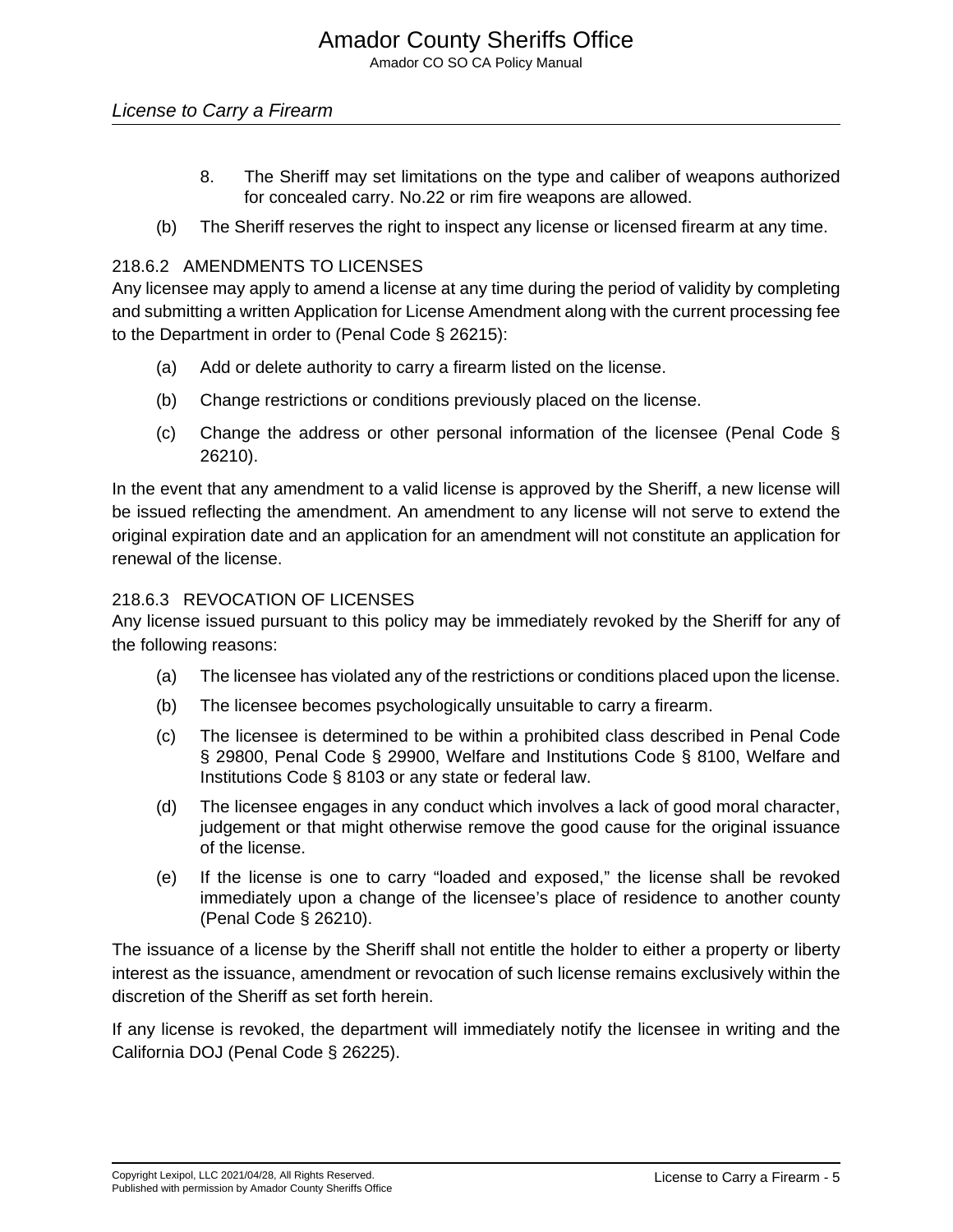# Amador County Sheriffs Office

Amador CO SO CA Policy Manual

### License to Carry a Firearm

#### 218.6.4 LICENSE RENEWAL

No later than 90 days prior to the expiration of any valid license to carry a firearm, the licensee may apply to the Sheriff for a renewal by:

- (a) Verifying all information submitted in the original application under penalty of perjury.
- (b) Completing a department-approved training course pursuant to Penal Code § 26165. The applicant shall not be required to pay for a training course prior to the determination of good cause (Penal Code § 26165).
- (c) Submitting any firearm to be considered for a license renewal to the Rangemaster for a full safety inspection. The Sheriff reserves the right to deny a license for any firearm that has been altered from the manufacturer's specifications or that is unsafe (Penal Code § 31910).
- (d) Paying a non-refundable renewal application fee.

Once the Sheriff or authorized designee has verified the successful completion of the renewal process, the renewal of the license to carry a firearm will either be granted or denied. Prior issuance of a license shall not entitle any licensee to any property or liberty right to renewal.

Whether an application for renewal is approved or denied, the applicant shall be notified in writing within 90 days of the renewal application or within 30 days after receipt of the applicant's criminal background check from the California DOJ, whichever is later (Penal Code § 26205).

#### **218.7 DEPARTMENT REPORTING AND RECORDS**

Pursuant to Penal Code § 26225, the Sheriff shall maintain a record of the following and immediately provide copies of each to the California DOJ:

- (a) The denial of a license
- (b) The denial of an amendment to a license
- (c) The issuance of a license
- (d) The amendment of a license
- (e) The revocation of a license

The Sheriff shall annually submit to the State Attorney General the total number of licenses to carry firearms issued to reserve peace officers and judges.

#### **218.8 CONFIDENTIAL RECORDS**

The home address and telephone numbers of any peace officer, public defender, prosecutor, magistrate, court commissioner or judge contained in an application shall not be considered public record (Government Code § 6254(u)(2)).

Any information in an application for a license to carry a firearm that indicates when or where the applicant is vulnerable to attack or that concerns the applicant's medical or psychological history or that of his/her family shall not be considered public record (Government Code § 6254(u)(1)).